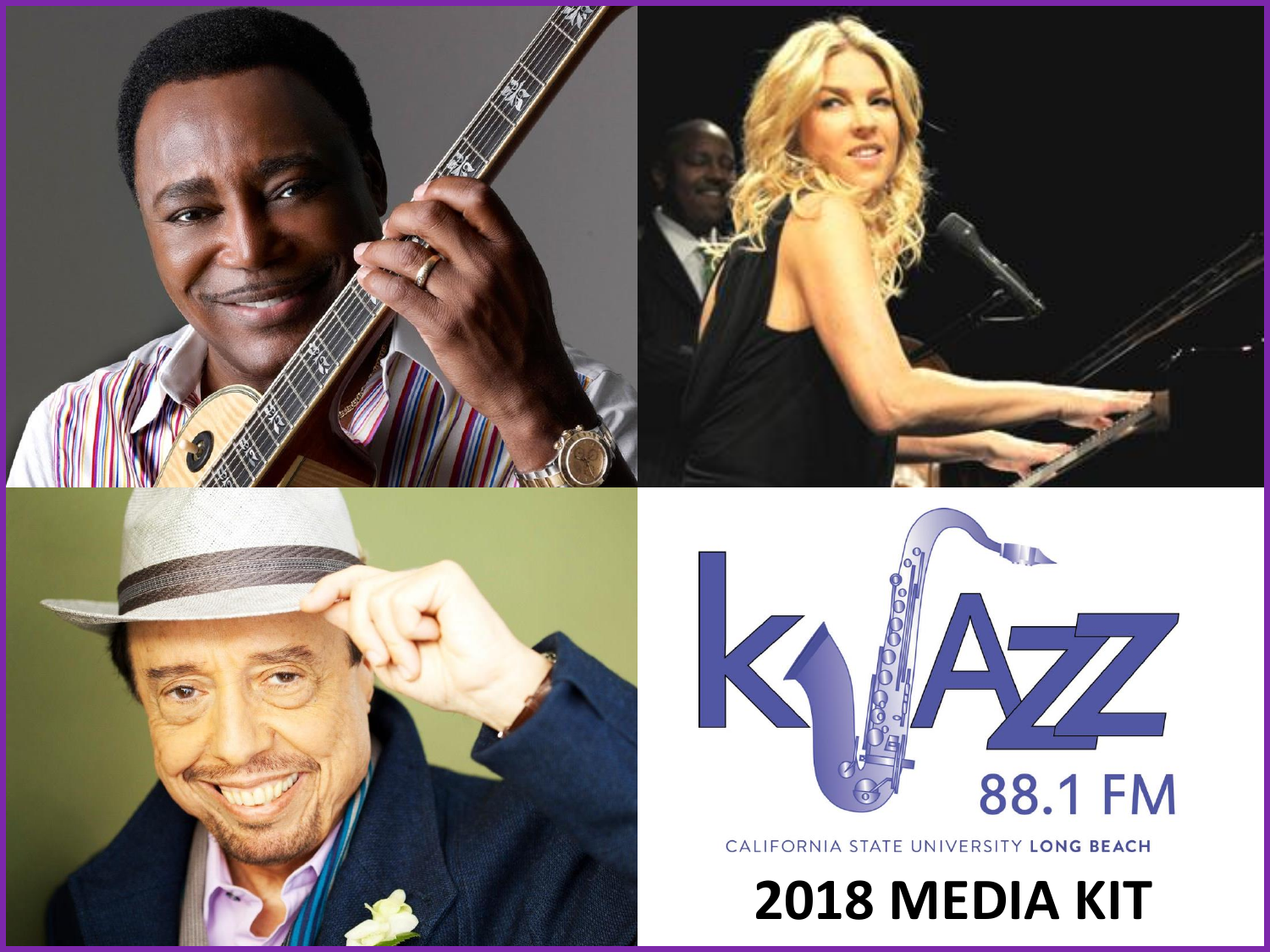

# **WHO WE ARE**

## OUR HISTORY

**KJazz 88.1** is committed to the promotion and preservation of the rich cultural heritages of jazz and blues through engaging, inspiring and informative programming that satisfies the most dedicated jazz and blues aficionados while attracting newcomers of all ages.

## FACTS

KJazz 88.1 FM, a service of California State University, Long Beach, has been officially ranked as the nation's most listened-to jazz radio station.

KJazz 88.1 has over 480,000\* devoted listeners per week, most notably distinguished by their educational excellence and professional success.

Global Jazz, Inc. 1500 Cotner Ave, LA, CA 90025 310.478.5540 FAX 310.445.1439 www.jazzandblues.org

\*Metro, Persons 6+, Mon-Sun, 6AM – Midnight. Nielsen Date for May 2018.

## OUR REACH



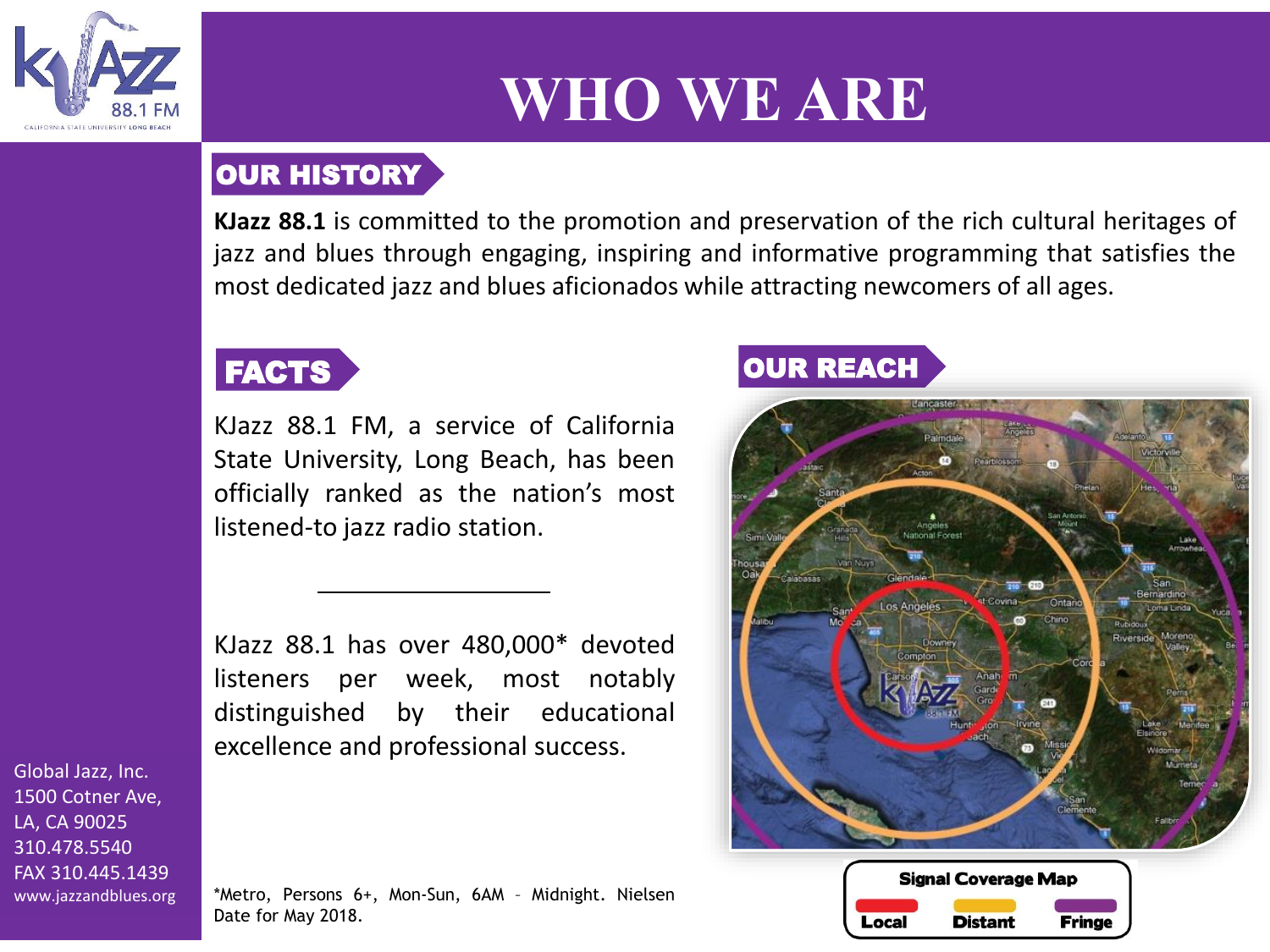

# **DEMOGRAPHIC PROFILE**

## KJAZZ has a Balanced Male/Female Composition

KKJZ-FM Weekly Cume Composition



Global Jazz, Inc. 1500 Cotner Ave, LA, CA 90025 310.478.5540 FAX 310.445.1439 www.jazzandblues.org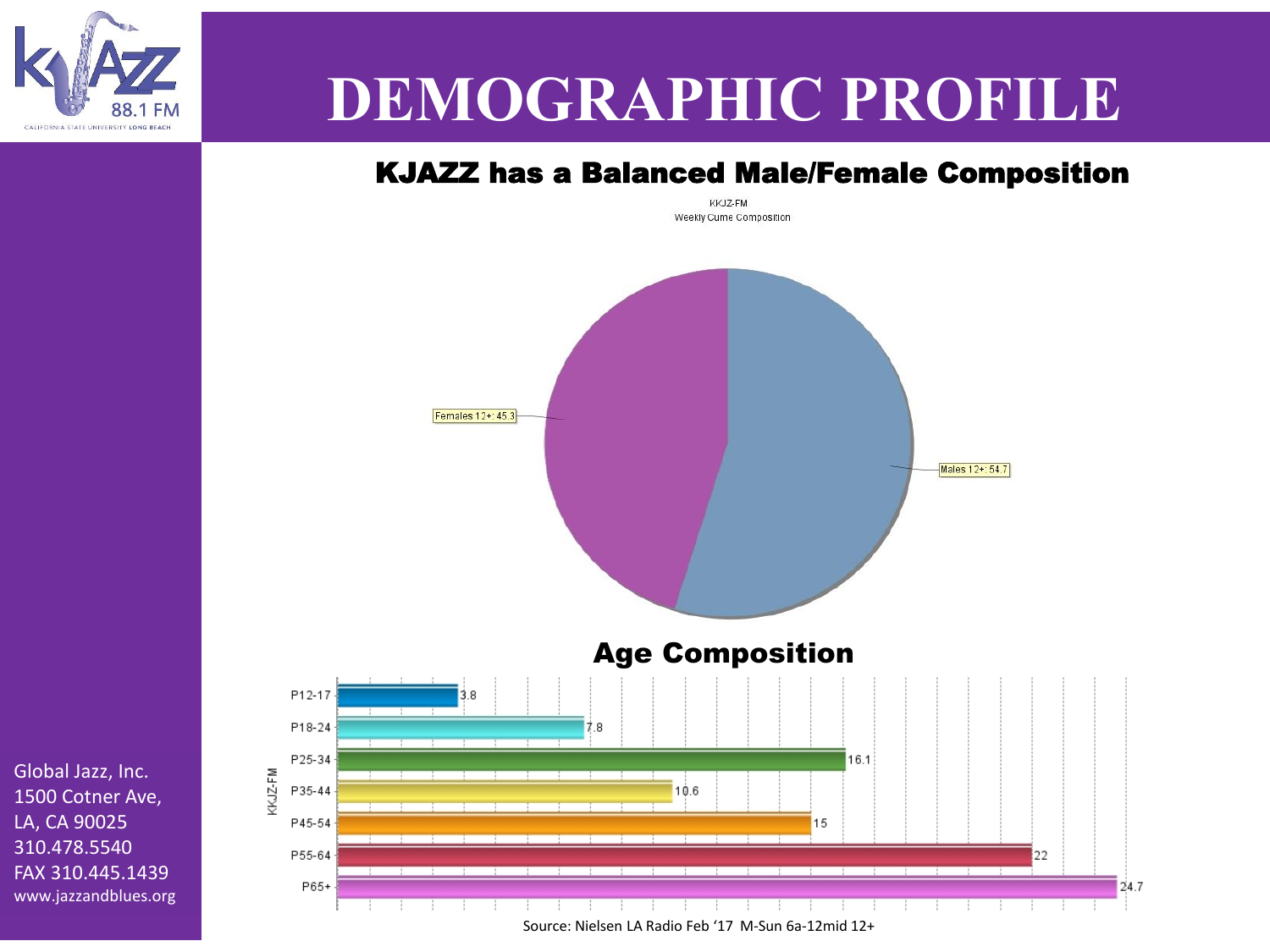

# **PROGRAM GUIDE**

### **DAVID BENOIT Monday-Friday 8am-12pm; Sat 10am-12pm**



A five time Grammy nominated composer and pianist, David has had an expansive career as a jazz pianist that has included over 25 charting solo recordings. Benoit also is the conductor of leading orchestras around the world.



## **BUBBA JACKSON Monday – Friday 12pm-5pm**

Bubba is well known as an award winning Television and Radio personality and also Program Director. Bubba has worked for XM Satellite Radio, KPCC, KZAZ, KACE, EUROJAZZ, KADX, KBPI, and KLON.

### **STEVE TYRELL Monday – Friday 5pm-8pm**



Grammy Award-winning vocalist Steve Tyrell is truly a renaissance man. In over four decades in the music business, he has achieved great success as an artist, producer, songwriter, music supervisor, and performer.

## **JOSE RIZO Friday 8pm – 11pm; Saturday 6pm – 10pm**

In 1975 Jose hosted "La Voz de la Raza" at KIST. In 1982 Jose hosted a KCSB-FM show called "Barrio Soul," which featured a mix of Latin music & Latin jazz. Now, Jose is hosting "Jazz on the Latin Side".

### **SWING TIME Saturday-Sunday 7am-10am NOTHIN' BUT THE BLUES Saturday 2pm-6pm; Sun 2pm-7pm**



Johnny Magnus scored in the Jazz category as the second most influential. In 1975, he was a TV host of KTLA-5's Calendar show, and lent his voice as the West Coast announcer for the ABC Network. Johnny currently hosts "Swing Time"

on KJazz 88.1.

Gary "The Wagman" Wagner began hosting "Nothin' but the Blues" at KLON (now KJazz) in 1992, and for the next 9 years, the show was the highest rated program on the station and one of the largest revenue sources for fundraising.

Global Jazz, Inc. 1500 Cotner Ave LA, CA 90025 310.478.5540 FAX 310.445.1439 www.jazzandblues.org

**JAZZ MUSIC: Monday – Wednesday, 12am-6am/8pm -12am; Thursday-Friday, 12am-6am, Saturday-Sunday, 12am-5am**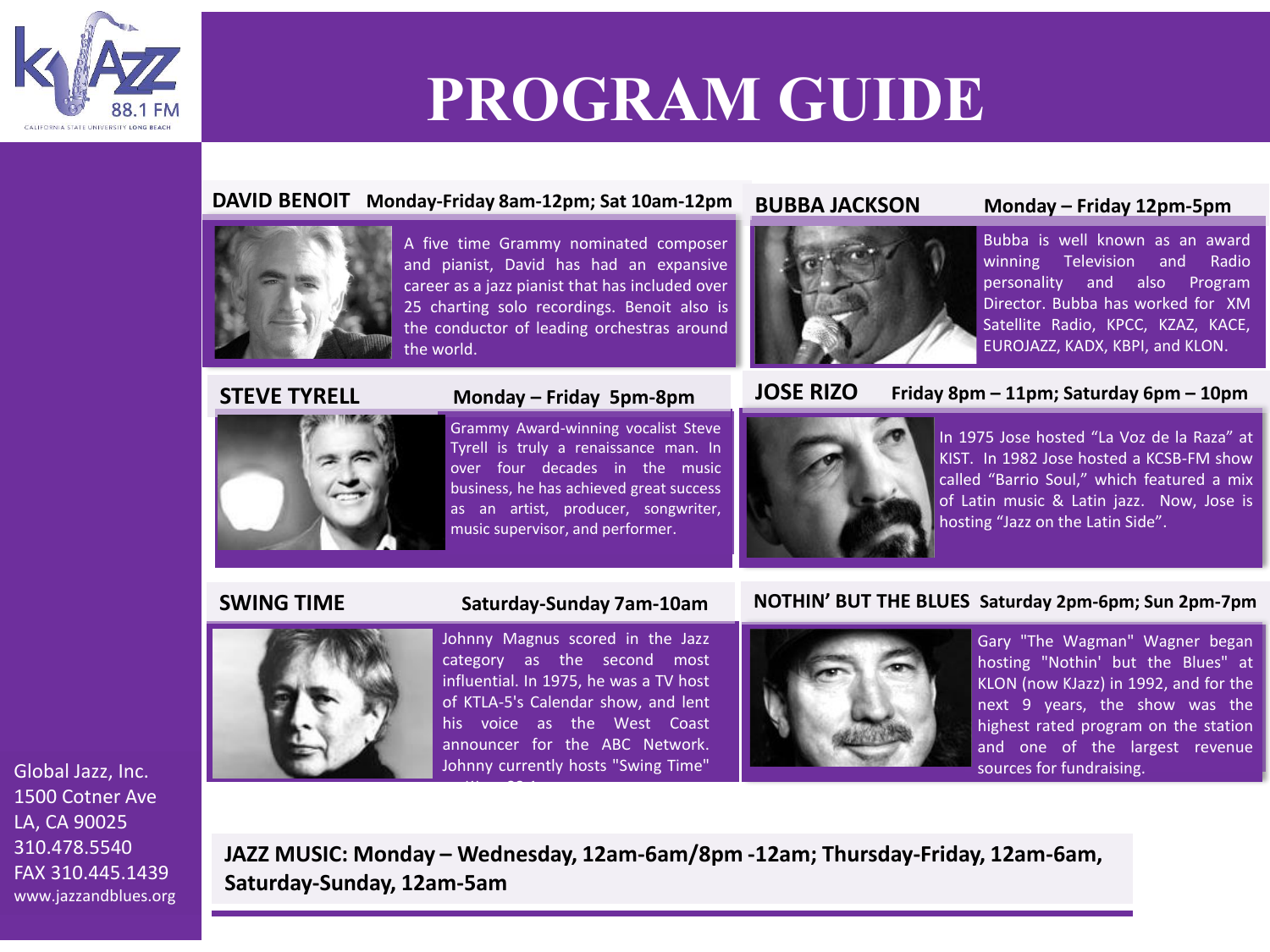

# **PROGRAM GUIDE**

## **WEEKENDS WITH SINATRA Saturday 10pm-12am/Sunday**

### **PHAT TRACKS WITH GORDON GOODWIN Saturday 12pm-2pm**



With a stellar history and hit-making track record, Jerry F. Sharell's experience in the entertainment industry has brought success with each endeavor. In addition to that success, Sharell brings unmatched passion, creativity and drive for what he does.



Gordon Goodwin aspired to lead a big band from a time before he can even remember. His position at the forefront of 18-piece Big Phat Band, one of the most innovative and versatile collectives of the past thirty years, speaks reams about his seemingly limitless talents as an instrumentalist, composer, arranger, conductor and bandleader.

### **BEYOND SYMPHONIC JAZZ** Sunday 9pm-11pm

### **EXCURSIONS Thursday 10pm-12am**



Award-winning composer, producer and conductor, Mitch Glickman's diverse career covers the fields of film, concerts, opera, and recordings. He is the founder and music director of the 68-member Symphonic Jazz Orchestra, and also serves as Director of Music Programs for LACMA.



Dan Seeff is the West Coast Director of the Thelonious Monk Institute of Jazz and a musician who has appeared on dozens of hip-hop and R&B albums through his work with LA producer DJ Khalil. Seeff has played bass, guitar and co-written music for recordings by a range of successful artists.

Global Jazz, Inc. 1500 Cotner Ave LA, CA 90025 310.478.5540 FAX 310.445.1439 www.jazzandblues.org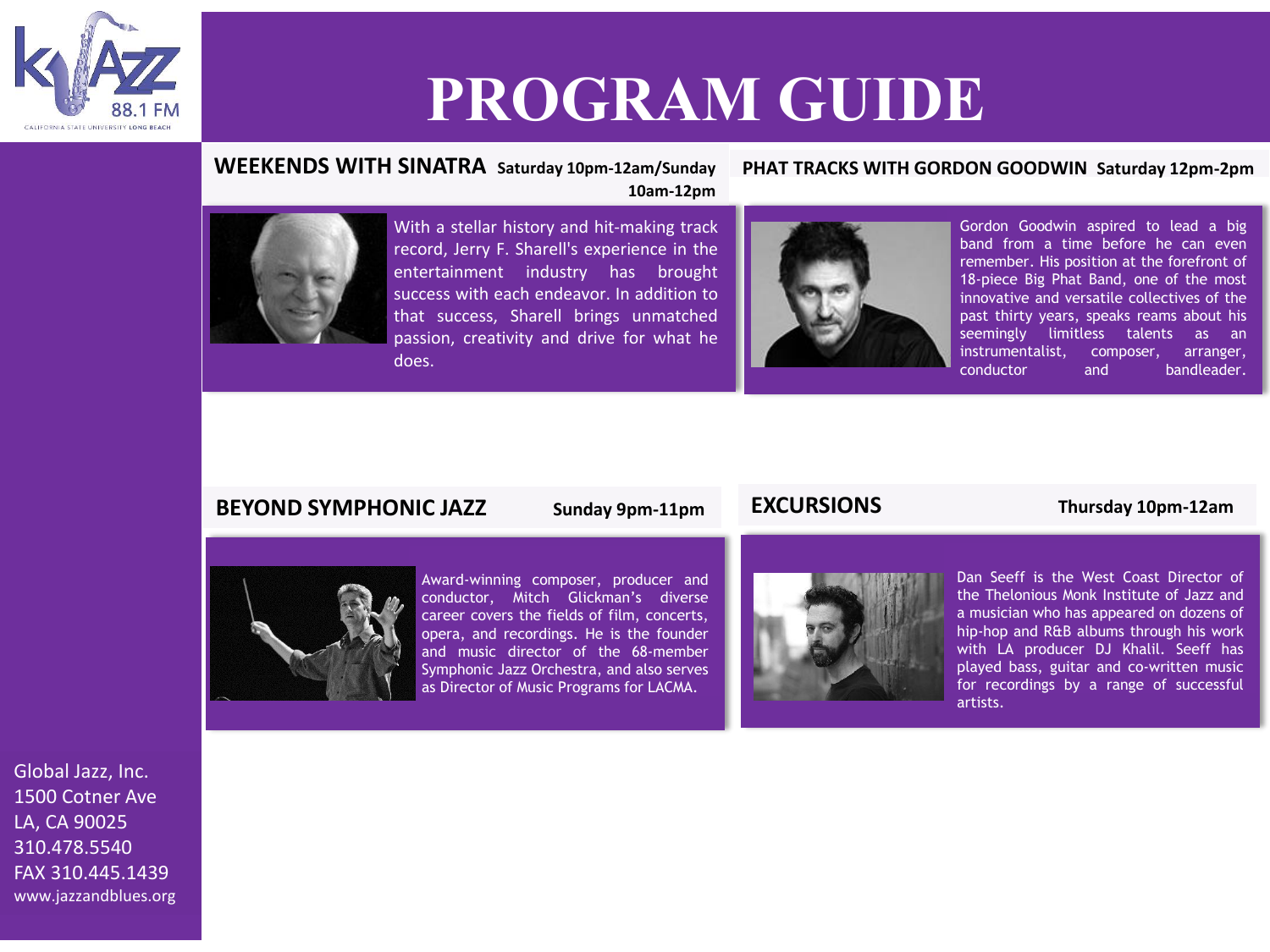# **OUR CUSTOMER**

| <b>CATEGORY</b>                                                                   | <b>KKJZ QUAL. INDEX*</b> |
|-----------------------------------------------------------------------------------|--------------------------|
| <b>PROFESSIONAL/MANAGEMENT</b>                                                    | 119                      |
| <b>HOUSEHOLD INCOME \$100K-249k</b>                                               | 161                      |
| <b>COLLEGE GRADUATE</b>                                                           | 122                      |
| <b>OWN RESIDENCE</b>                                                              | 145                      |
| <b>AMOUNT SPENT ON INTERNET</b><br><b>PURCHASES THIS YEAR:</b><br>\$1,000-\$2,500 | 136                      |

Global Jazz, Inc. 1500 Cotner Ave, LA, CA 90025 310.478.5540 FAX 310.445.1439 www.jazzandblues.org

CALIFORNIA STATE UNIVERSITY LONG BEACH

\*Index Over 100 is Above Average Source: Los Angeles Scarborough Feb 16-Jul 16 Qual. Cume Index